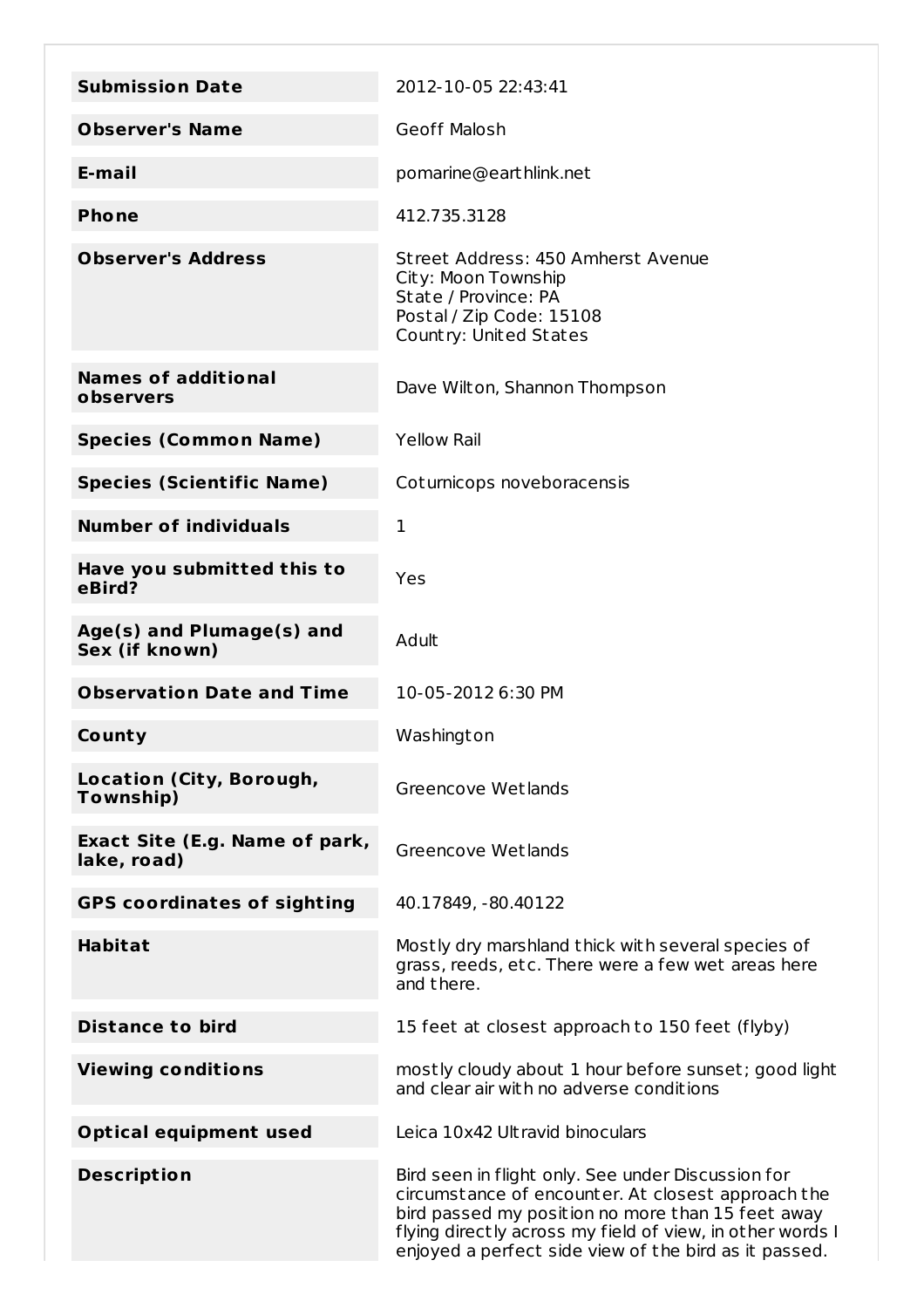|                                                                                                               | At this time I could see the following details with the<br>naked eye: it was a small buffy rail with very obvious,<br>large white patches on the secondaries. It seemed to<br>be a rather even buffy color on the neck and breast,<br>and had a yellow face with a large and obvious dark<br>area around the eye, forming what looked like a kind<br>of dark "eye patch" framed in buffy/yellow that<br>vaguely recalled, in a relative way and in different<br>colors, the dark eye patch of Red and Red-necked<br>Phalaropes in winter. The crown appeared also to be<br>darker than the buffy areas of the face. While it was<br>flying across my line of sight it was around eye level<br>and so I could not make out very much detail on the<br>bird's back, especially with the naked eye. As the bird<br>continued past my position it got a little higher as it<br>flew away, and I eventually got it in my binoculars<br>shortly before it landed out of sight perhaps 150 feet<br>from my position. At this time it was going directly<br>away from me and I could make out an obviously<br>black-and-buff striped back. |
|---------------------------------------------------------------------------------------------------------------|------------------------------------------------------------------------------------------------------------------------------------------------------------------------------------------------------------------------------------------------------------------------------------------------------------------------------------------------------------------------------------------------------------------------------------------------------------------------------------------------------------------------------------------------------------------------------------------------------------------------------------------------------------------------------------------------------------------------------------------------------------------------------------------------------------------------------------------------------------------------------------------------------------------------------------------------------------------------------------------------------------------------------------------------------------------------------------------------------------------------------------|
| <b>Behavior (be as detailed as</b><br>possible about what the bird<br>was doing)                              | The bird was spotted by Shannon Thompson as it<br>scurried/flew into a small area dry grasses. We<br>surrounded the bird and it flushed again, flying past all<br>of us and away at least 150 feet before it landed. It<br>exhibited a classic rail flight style, appearing rather<br>weak in the air with rapid, fluttering wing beats. The<br>entire time, the extensive white on the secondaries<br>was painfully obvious. I never witnessed the bird on<br>the ground.                                                                                                                                                                                                                                                                                                                                                                                                                                                                                                                                                                                                                                                         |
| <b>Separation from similar</b><br>species (How you eliminated<br>others)                                      | Black Rail has no white in the wings in flight, and is<br>darker overall. Adult Virginia Rail is red/orange below<br>rather than buffy, and is larger than this bird was.<br>Juvenile Virginia is not buffy at all. The bird was too<br>small for any larger rail species. Adult Sora was<br>eliminated by the buffy (rather than gray) chest,<br>incorrect face/throat pattern, and the boldly striped<br>back pattern. Juvenile Sora was eliminated also by the<br>back pattern, and while juv. Sora is buffy overall and<br>can show a limited amount of trailing white on the<br>secondaries, this bird had very extensive white on the<br>secondaries and a very obvious black patch in the<br>area of the eye. The bird was a Yellow Rail, and I<br>believe also an adult by the very even buffy color of<br>the neck and breast, and the very well defined eye<br>patch, both of which are "messier" in juveniles.                                                                                                                                                                                                          |
| Discussion - anything else<br>relevant to the observation<br>that will aid the committee<br>in evaluating it: | Dave Wilton and Shannon Thompson had found and<br>flushed a rail they believed to be a Yellow Rail in the<br>late afternoon at Greencove. I joined them perhaps an<br>hour later and we searched the area again. When we<br>had the bird surrounded as described above, the bird<br>flew away from Dave and between Shannon and me,<br>allowing a solid eye-level profile view of the bird as it<br>passed no more than 15 feet away from me. I had my<br>camera in hand instead of my binoculars at this time,<br>as after it had passed my position I briefly but futilely<br>attempted a picture; when that proved pointless<br>(autofocus was failing considering the lowering light<br>and the complex background presented by the<br>grasses in the marsh), I instead raised my binoculars<br>just in time to see the bird in flight moving directly                                                                                                                                                                                                                                                                         |